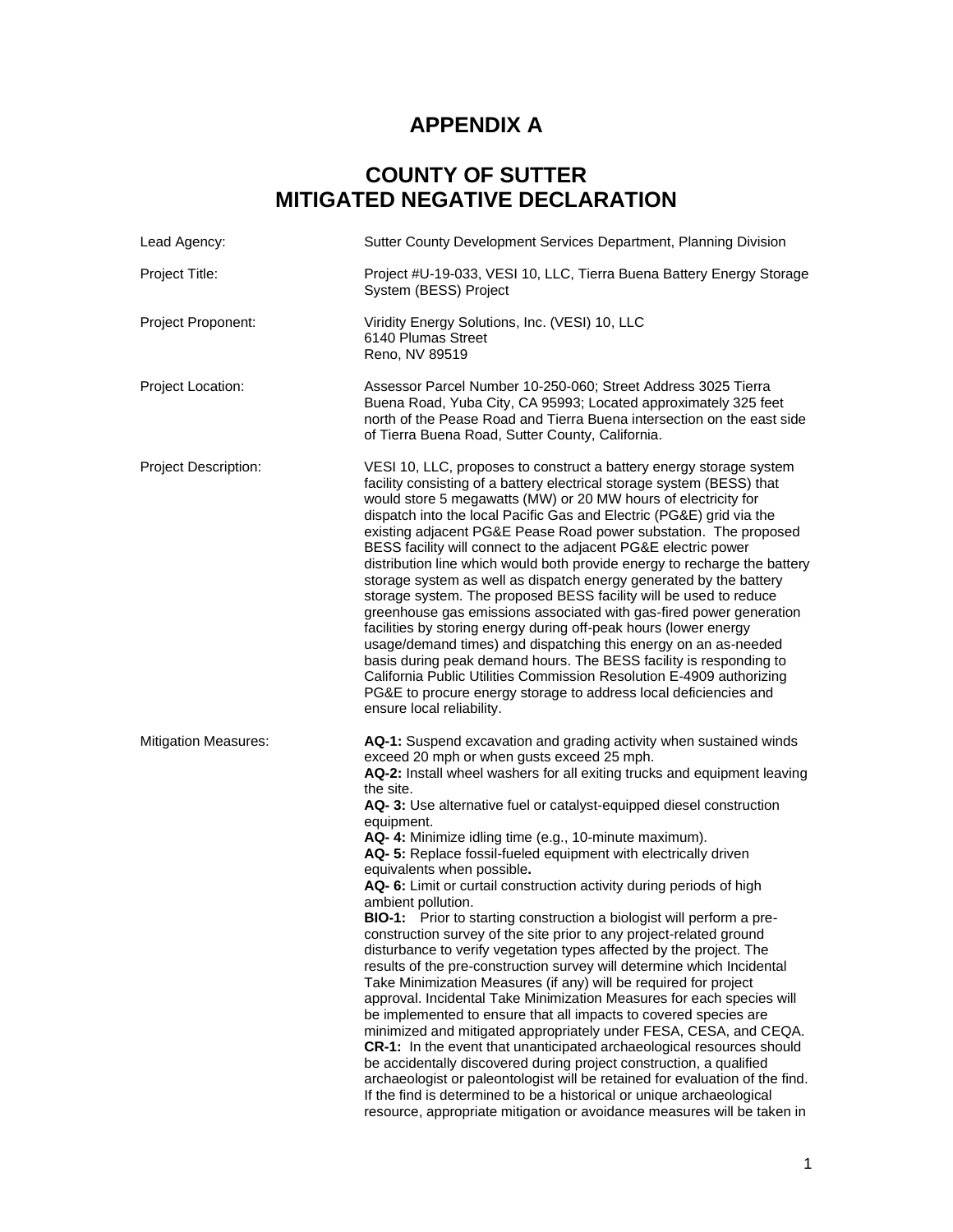accordance with CEQA Guidelines 15064.5(f). During mitigation of unanticipated archaeological resources, it would not be necessary for work to halt in construction areas not affected by such finds. Any historically significant cultural materials discovered during project construction will be the subject of professional scientific analysis and a report to be prepared by a qualified archaeologist. In the event that such a discovery should contain human remains, the following steps shall be taken as outlined in CEQA Guidelines 15064.5 (e)(1):

(1) There shall be no further excavation or disturbance of the site or any nearby area reasonably suspected to overlie adjacent human remains until:

> (A) The coroner of the county in which the remains are discovered must be contacted to determine that no investigation of the cause of death is required, and (B) If the coroner determines the remains to be Native American:

> > 1. The coroner shall contact the Native American Heritage Commission within 24 hours.

2. The Native American Heritage Commission shall identify the person or persons it believes to be the most likely descended from the deceased Native American.

3. The most likely descendent may make recommendations to the landowner or the person responsible for the excavation work, for means of treating or disposing of, with appropriate dignity, the human remains, and any associated grave goods as provided in Public Resources Code Section 5097.98 or

(2) Where the following conditions occur, the landowner or his authorized representative shall rebury the Native American human remains and associated grave goods with appropriate dignity on the property in a location not subject to further subsurface disturbance.

(A) The Native American Heritage Commission is unable to identify a most likely descendent or the most likely descendent failed to make a recommendation within 24 hours after being notified by the commission.

(B) The Descendant identified fails to make a recommendation; or

(C) The landowner or his authorized representative rejects the recommendation of the descendant, and the mediation by the Native American Heritage Commission fails to provide measures acceptable to the landowner.

**HM-1: Contingency Plans.** VESI10 Tierra Buena BESS facility contingency plans shall be prepared to address potential contingency situations associated with the battery storage systems. These existing contingency plans include: Fire Protection Plan, Emergency Response Plan, and Hazardous Materials Business Plan. In addition, the plans will include where fire suppression material is stored on the site, how the fire department will access the material, what the material is, and where copies of the plan are stored. All updates will occur in coordination with applicable agencies, including but not limited to the Yuba City Fire Department/CSA-G, and the Sutter County Environmental Health Services-CUPA. Contingency plans shall be stored onsite.

**Plan Requirements and Timing:** Contingency plans shall be completed prior to the initiation of construction activities for the proposed battery storage system, in order to ensure that appropriate contingency plans are in place through all project phases. The Sutter County Development Services Department/Planning, or their designee, shall ensure completion of contingency plans and approval by Yuba City Fire Department/CSA-G and Sutter County Environmental Health Services-CUPA.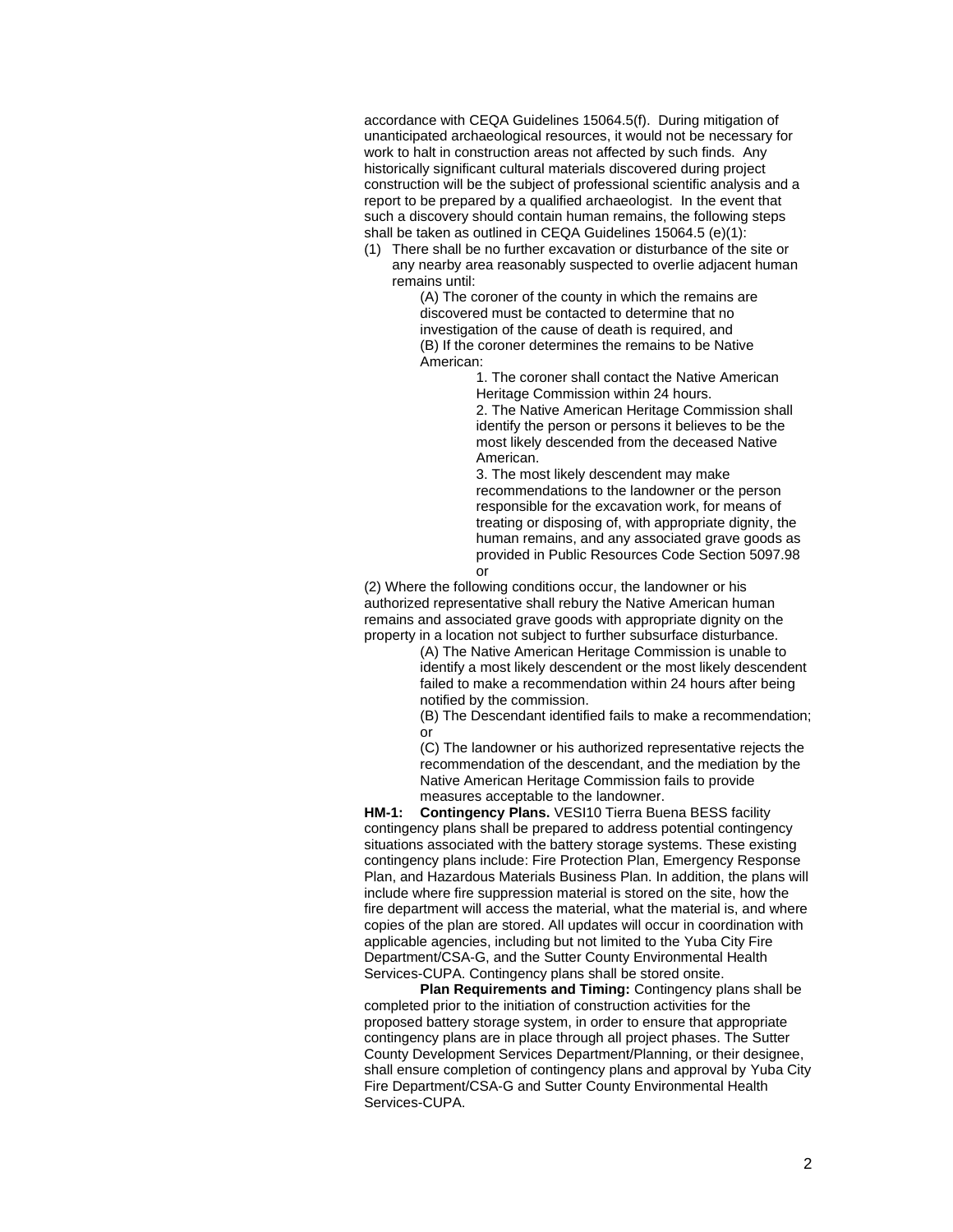**Monitoring:** The Yuba City Fire Department/CSA-G, or their designee, shall inspect the contingency plans on an annual basis, and following any emergency or unanticipated situation during which contingency plan procedures are required to be implemented, in order to ensure that contingency plans remain relevant and applicable to the VESI10 Tierra Buena BESS facilities and surroundings.

**WQ-1:** VESI 10, LLC and/or contractor will develop and implement a SWPPP and adopt BMPs prior to beginning construction activities. **WQ-2:** Spill prevention kits shall always be in close proximity when using hazardous materials (e.g. crew trucks and other appropriate locations).

**WQ-3:** For equipment that must be fueled on-site, containment shall be provided in such a manner that any accidental spill of fuel shall not be able to enter the water or contaminate sediments that may come in contact with water.

**WQ-4:** VESI 10, LLC, or construction contractor will prepare a pollutant control plan that specifies logistics and schedule for construction activities that will minimize the potential for erosion and standard practices that include monitoring and maintenance of control measures.

**N-1:** Air conditioners will be housed in an acoustical enclosure. **N-2:** Noise perimeter fencing and vegetative hedge around the BESS facility will be placed which will further minimize noise off site.

**N-3:** VESI 10, LLC, will establish a telephone number for use by public to report any undesirable noise conditions associated with construction and operations. Telephone number will be posted at the project site in a manner visible to passersby.

**N-4:** All power equipment and vehicles associated with the project will have proper muffler devices.

**N-5:** VESI 10, LLC, will document, investigate, evaluate, and attempt to resolve all project related noise complaints. VESI 10, LLC, will conduct the following: Use a Noise Complaint Resolution Form to respond to each complaint; Attempt to contact the person making the noise complaint in 24 hrs; Conduct investigation to determine source of noise; Reduce noise with all feasible measures upon a complaint.

**N-6:** Wherever feasible, erect barriers or shields near construction equipment (e.g., compressors, pneumatic tools, drills, generators) considered major sources of noise.

**T-1:** A traffic control plan will be developed in coordination with the Engineering Division off the Sutter County Development Services Department for any work requiring a County Encroachment Permit.

**T-2:** Start times and end times of the construction day will be offset from identified peak traffic hours to mitigate traffic congestion on local streets and highways. Construction personnel will typically arrive at the project site around 6:00 AM, before the morning peak hour (7:00 AM to 8:00 AM). Construction employees will typically leave between 3:00 PM and 4:00 PM, before the evening peak hour (4:00 PM and 5:00 PM). **UTL-1:** Employ an approved Solid Waste Diversion and Recycling Plan. VESI 10, LLC, will develop a solid waste diversion and recycling plan in accordance with AB 341 (Solid Waste Diversion), which requires industrial and commercial construction efforts to recycle fifty percent of their industrial wastes. Such a plan would be implemented in conjunction with CalRecycle (formerly CIWMB) and RWMA. In addition to the requirement of diverting commercial and construction debris, VESI 10, LLC, will submit a Diversion Report within 30 days of completing the project to the RWMA.

Determination: In accordance with CEQA, an Initial Study has been prepared by the Sutter County Development Services Department, Planning Division that evaluates the environmental effects of the proposed project. On the basis of the project's Initial Study, the Sutter County found that although the proposed project could have a significant effect on the environment,